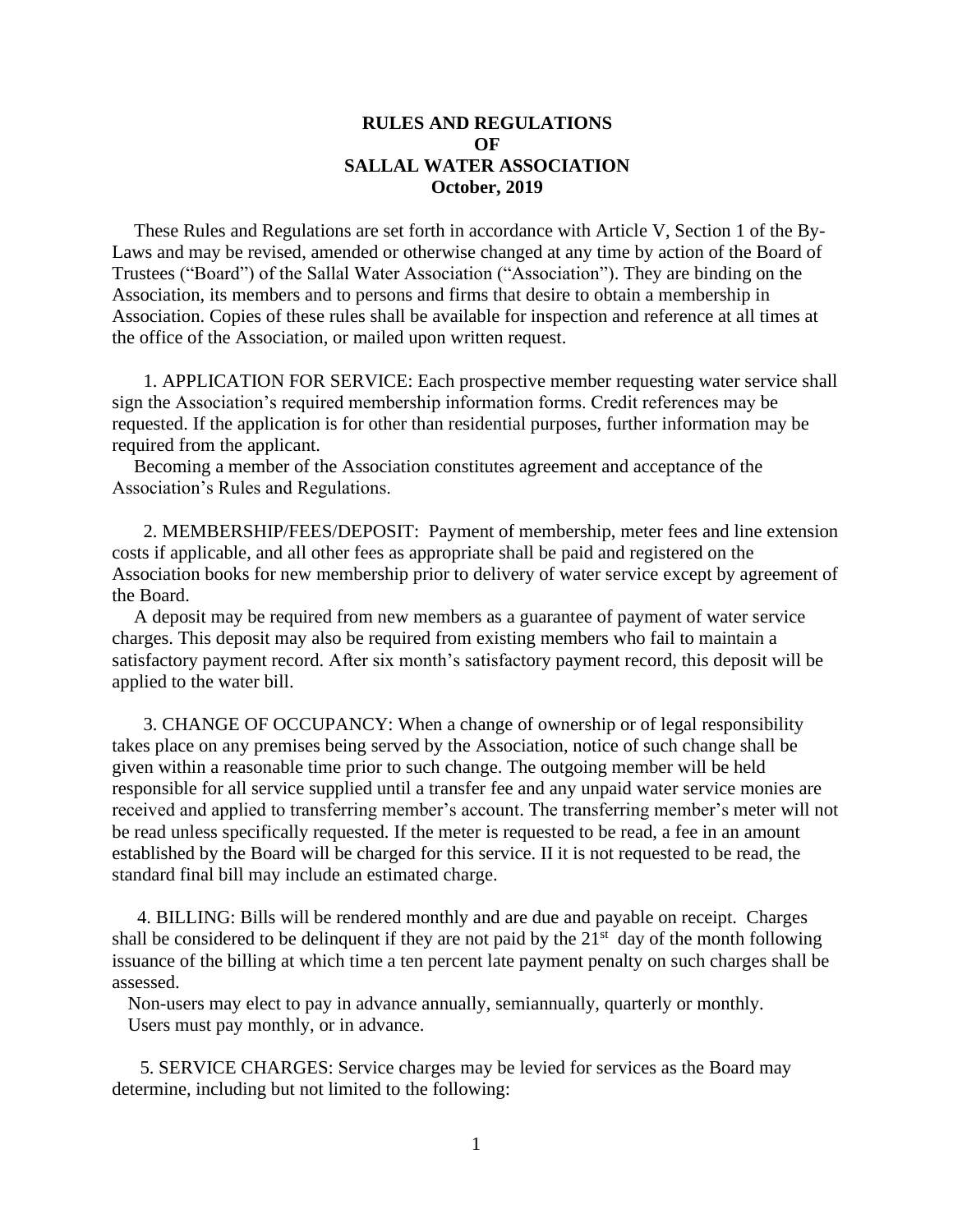- A. Turn water on or off
- B. Collection of an account
- C. Disconnect for non-payment
- D. Reconnect when payment is made
- E. Meter check for accuracy by request from member

 F. Request from member for services not normally rendered by the Association. Service charges for the above purposes will be the actual cost sustained by the Association to perform same including amounts for administration or the amount fixed by the Board, whichever applies.

 6. MEMBER'S PIPING AND EQUIPMENT: It shall be the member's responsibility to provide suitable protective equipment such as relief valves, pressure reduction valves, turn-offs, check valves and whatever other items may be necessary to protect the member's plumbing and equipment. The Association will make reasonable efforts to prevent pressure failure or abnormal pressure variations, but cannot guarantee that such conditions may not occur.

Member's piping shall be in installed in accordance with applicable plumbing codes. The Association reserves the right to refuse or discontinue service to a member where such equipment is in a hazardous condition, does not conform with lawful codes and local regulations, or where continuation of service could jeopardize or interfere with the operation of the Association's water system.

The members shall be solely responsible for the maintenance and safety of their plumbing, piping and equipment and the Association shall not in any way be liable for accident or damages occurring to the members or to third parties because of contact with, or failure of, any portion of members' plumbing, piping and equipment.

7. MEMBER'S RESPONSIBILITY FOR ASSOCIATION'S PROPERTY: It shall be the responsibility of the members to take all reasonable and proper precautions to prevent damage to the Association's water system. This shall include meters, instruments, services, connections, mainlines and any other equipment installed by and remaining the property of the Association. In the event that the Association's property is damaged by a member or a member's agent or independent contractor, then the member shall be responsible therefore.

 8. RIGHT TO ACCESS: The Association's personnel shall have access to Association facilities at all reasonable times for the purpose of reading meters and testing, repairing, or replacing any facilities and equipment which is the property of the Association. If any such equipment and facilities are located in locked areas (which may only occur with Association's prior written consent), the Association shall be supplied with keys to such locks. The Association's personnel may use any means in their discretion to protect themselves from injury while attempting to read meters, or to repair, maintain or operate Association facilities and equipment.

9. SYSTEM DISTURBANCES: Water service shall not be utilized by any member in such a manner as to cause substantial disturbances or pressure fluctuations to other members of the Association. In the event that any member's manner of use of water is detrimental to the service of other members of the Association, that member may be required to changes its manner or amount of water use or install, at personal expense, regulative equipment as determined by the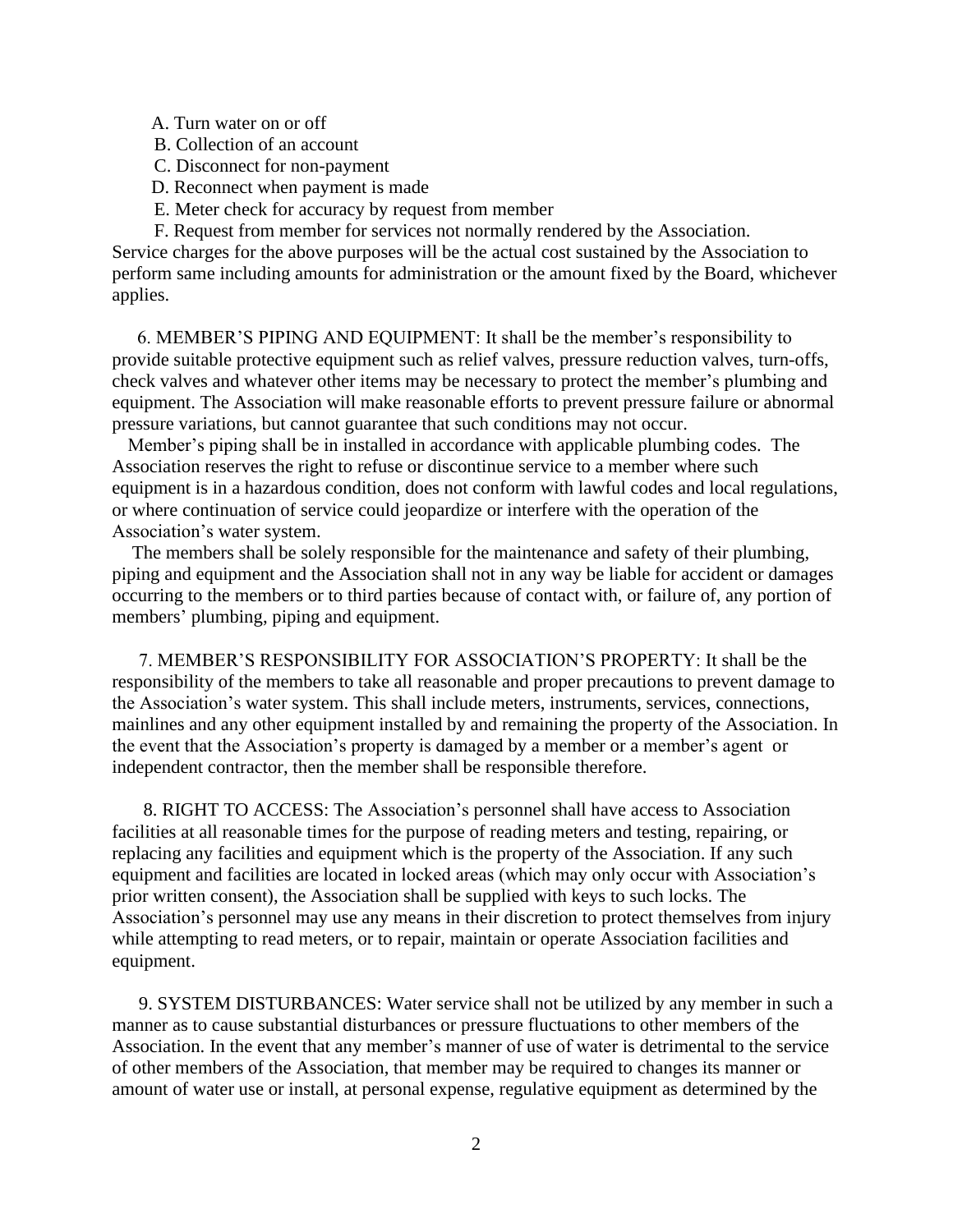Board.

 10. INTERRUPTION OF SERVICE: The Association will use reasonable diligence to provide adequate and uninterrupted supply of water at normal pressure, but if the supply is interrupted without notice for any cause, the Association shall not be liable for injuries to persons or property or loss or damage resulting therefrom. The Association shall have the right to temporarily suspend service for the purpose of performing maintenance or making repairs or improvements to the system, but not in such cases, when practical, those affected will be notified in advance and reasonable efforts will be made to limit the duration of interruptions.

 11. NOTICE OF TROUBLE: In the event that water service is interrupted, is not satisfactory or any hazardous condition is known to exist, it shall be the obligation of the member to notify the Association of such existing condition.

 12. METER LOCATIONS: Meters will be installed by the Association in the public right of way or on easements granted to the Association at such locations as shall be determined by the Association. Meters shall not be installed places difficult to access, or where they may be subject to damage.

It shall be the responsibility of the members to advise the Association of their service requirements in advance of water service installation and to ascertain that the proposed meter location is acceptable to the Association. Only Association personnel are authorized to make the connection with a member's service line and the meter. Any unauthorized connection to a water service is illegal and an illegal use fee will be assessed according to the Association's rate schedule or as determined by the Board. It is the member's responsibility to advise all contractors, plumbers or subcontractors of the rules and regulations of the Association.

13. METER READING: The Association will use reasonable efforts to read meters on a monthly basis using the same approximate cycle date, but because of holidays, Saturdays, Sundays and the difference in the length of months, variations may occur. If for any reason a reading cannot be obtained for any particular period, the billing may be based on an estimated water use and be subject to later correction.

 14. SECONDARY WATER SOURCE: No customer shall connect its plumbing, piping or equipment that receives water from Association's water system with that of any other water source.

 15. DISCONTINUANCE OF SERVICE BY THE ASSOCIATION: The Association may refuse to connect or may discontinue service for violations of any of its Rules and Regulations, for failure to pay charges for water service when due or any other amount due under the rate schedule or otherwise, for theft, for illegal diversion of water, or for failure to pay any indebtedness or damages to the Association's property. The discontinuance of service for any of these causes does not release the member from any obligation to pay for water received or for any other charges specified in any contract or rate schedule. Members shall be given reasonable notice of a proposed disconnection except in emergency circumstances. Members shall have the right to a hearing before the Association's manager or Board, upon written request, prior to disconnection.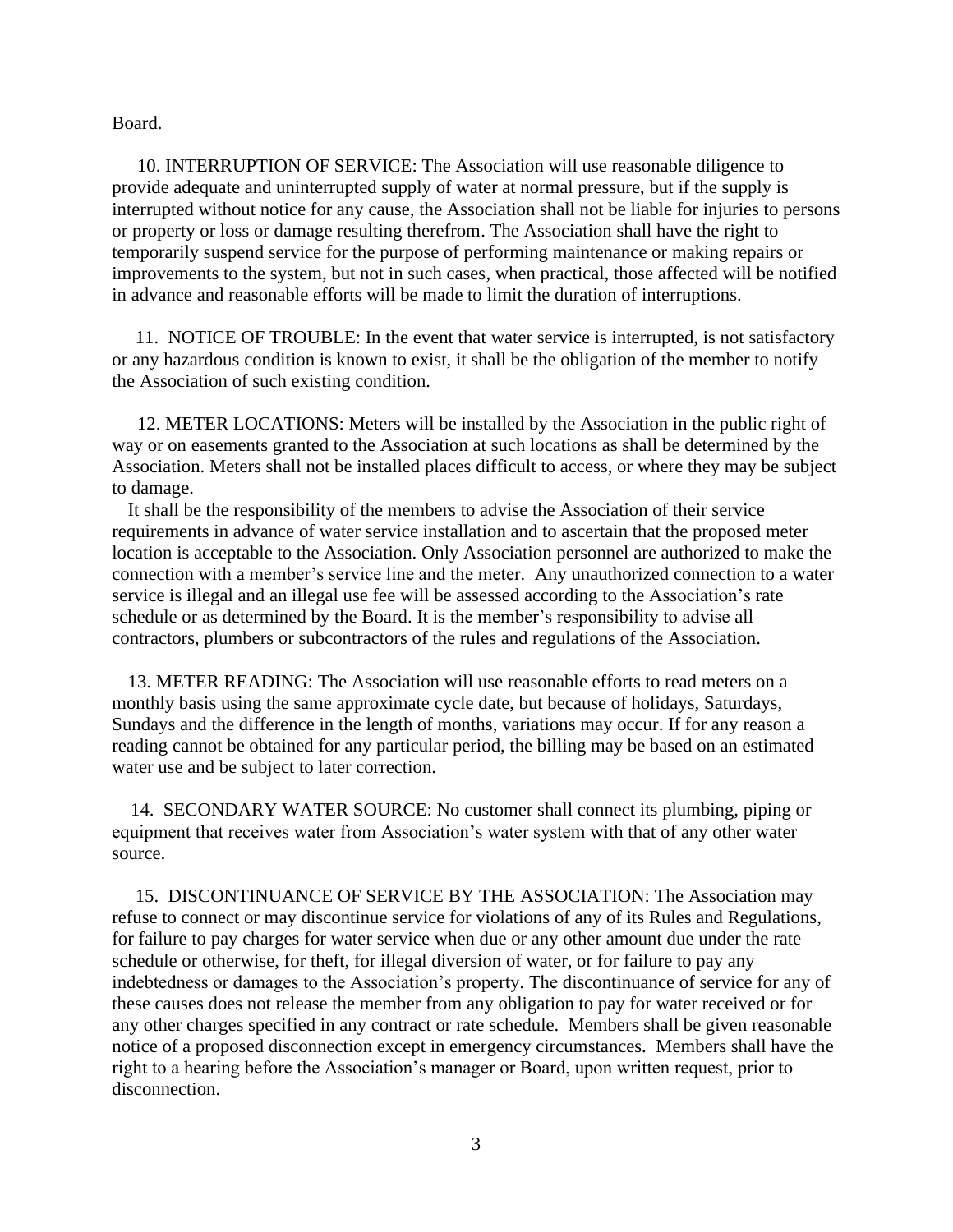When service is discontinued for interference, theft, or illegal diversion, it can only be reconnected under the following conditions:

1. The member must pay all damages due to interference with the meter.

2. The member must pay for all outstanding charges,

3. The member must agree to comply with reasonable requirements to protect the Association from further loss.

16.EXTENSION POLICY: In order to receive water service, a member must extend an Association water main to the far end of the member's property at the sole cost of the member pursuant to a developer extension agreement duly approved by the Board. Developer extension agreements shall contain terms and conditions to ensure the proper installation of mains pursuant to designs and specifications approved by the Association's engineer. Members may be reimbursed for an equitable portion of the cost of a main extension if another member is permitted to connect to the portion of a main installed by a member. Reimbursement agreements are subject to Board approval on a case by case basis. The Association may agree, on a case by case basis, to install main extensions in which case the benefited members, as determined by the Board, shall pay the actual cost thereof, including a factor for interest, or charge based on a Board adopted rate in lieu of the actual cost. Costs related to responding to and reviewing a request for main extension shall be paid by the requesting party.

17. RATES: The Board may adopt and amend from time to time, without notice, a rate schedule setting forth all or part of the Association's rates and charges.

18. TAX ADJUSTMENT: The amount of any and all revenue, cubic foot, gallons or other form of tax imposed by any municipality. county, federal, state or other governmental subdivision taxing body, upon the property herein, revenue or income of any part of the Association may be apportioned by the Board of Trustees according to the territory in which such tax or taxes may be effective and amongst the various classes of service furnished therein and shall constitute any additional charge to any amounts which may be billed to any member under any rate schedule or special contract.

19. FIRE HYDRANTS: The use of fire hydrants shall be made available for the purpose of fire protection to members free of charge. Non-members shall have emergency use of fire hydrants, subject to a fee that may be established by the Board of Trustees. Fire hydrants will not be used by anyone for training or practicing fire fighting, without the prior approval of the Association. Unauthorized use of fire hydrants shall carry a minimum fine of \$500 per occurrence.

 20. BILLING INFORMATION: All members will be billed according to the information provided from the latest application and data sheet except as may be determined by the Association.

 21. CONVERSION OF NON-USER MEMBERSHIP: After a meter is installed for a nonuser member, the member shall no longer be considered to a non-user.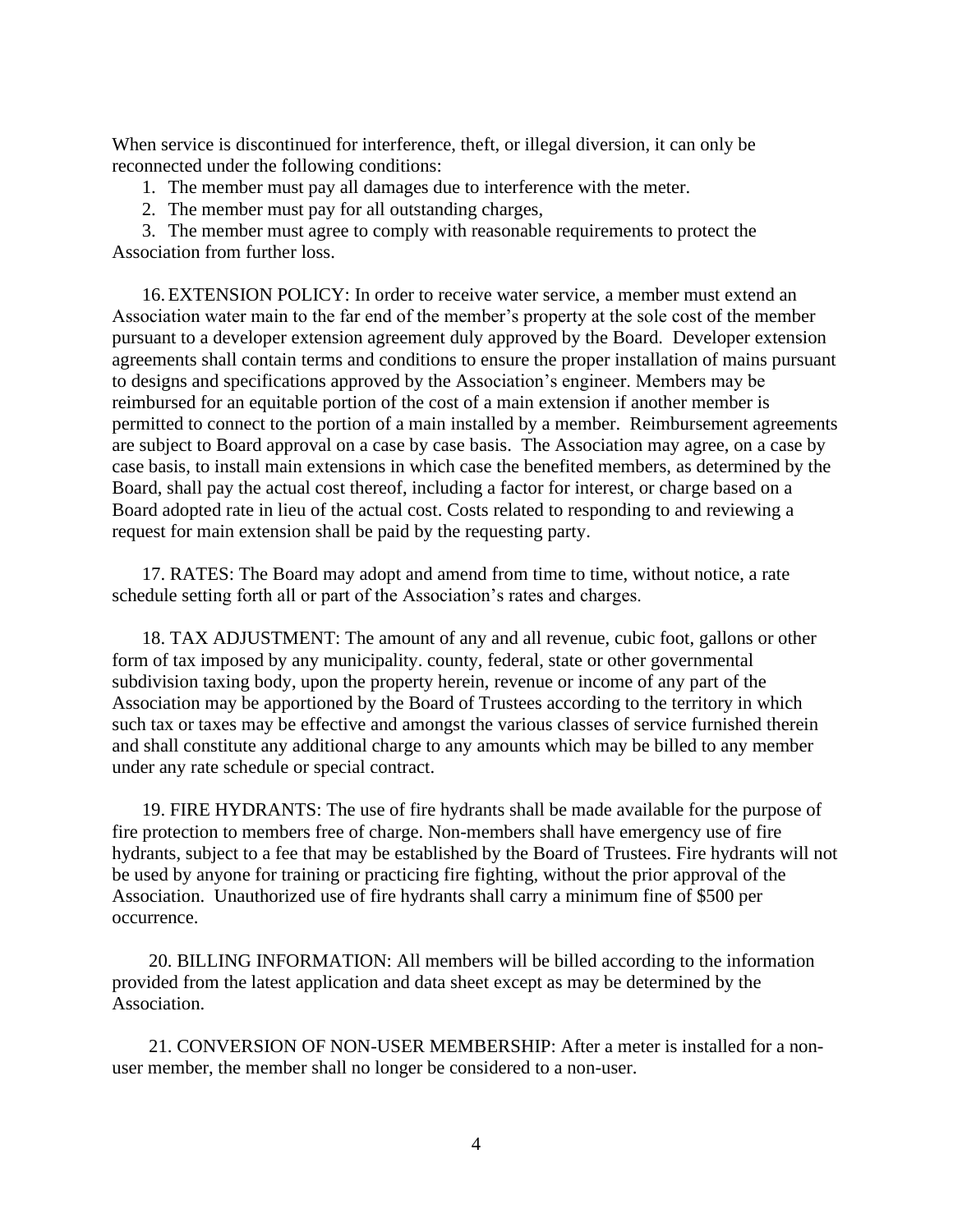22. SERVICE CHARGE FOR MEMBER TRANSFERS: Transfers of membership will require a service charge as set forth in the Association's rate schedule and will be paid by the seller or transferring member as a condition to the transfer.

 23. METER DROPS FOR PREVIOULSY PAID MEMBERSHIPS: Water service connections that are installed to tracts/lots by developers or others at the time of watermain extension, and that are not part of an Association financed improvement, require payment of a fee per meter installation drop according to the Association's rate schedule.

 24. AUDIT REPORTS: The audit committee's or auditor's reports and suggestions, together with the Board's response and actions, the financial report and the minutes of the annual meeting are to be sent out to the membership along with the annual meeting notice.

 25. REVERSION OF DELINQUENT NON-USER MEMBERSHIPS: In cases where delinquent charges against a non-user for amortization and base fees have accrued for one year, or where these same delinquent charges have exceeded the original cost of the membership, the membership will revert back to the Association subject to the following procedures. Members will be notified of the reversion and will have an opportunity to petition the Board and explain any circumstances relating to their case. The member will be given a period of time as determined by the Board to bring all past due indebtedness current. The decision of the Board is final. Failure to do so will result in loss of membership and automatic reversion to the Association. Reinstatement of membership at a later date will be subject to current membership fees, rules and regulations including a determination whether water service is available.

 26. TURN-ON AND TURN-OFF FEES: A fee according to the Association's rate schedule will be imposed on members who request their water service to be turned off or turned on.

 27. SHUT-OFF LETTERS AND RESUMPTION FEES: In cases where a member's water service has been discontinued for non-payment, a fee according to the Association's rate schedule will be imposed for resumption of service. A fee will be charged if a shut off notice letter is sent.

 28. METER TAMPER FEE: In cases where a member or non-member deliberately breaks, unlocks or turns on their water service without the permission of the Association, a minimum fine will be imposed as set forth in the Association's rate schedule.

 29. TYPES OF MEMBERS: The Association is made up of different 'types' of members: users, non-users and non-participators.

A USER is a member who has acquired a membership certificate in the Association and is connected to the water system and uses water.

 A NON-USER is a member who has acquired a membership certificate in the Association but is not presently connected to the system.

A NON-PARTICIPATOR is a member that has acquired a membership certificate in the Association but is not presently connected to the system. Non-participating memberships are no longer available. Existing non-participating members acquired their memberships through specially negotiated arrangements. Non-participators are not subject to the amortization or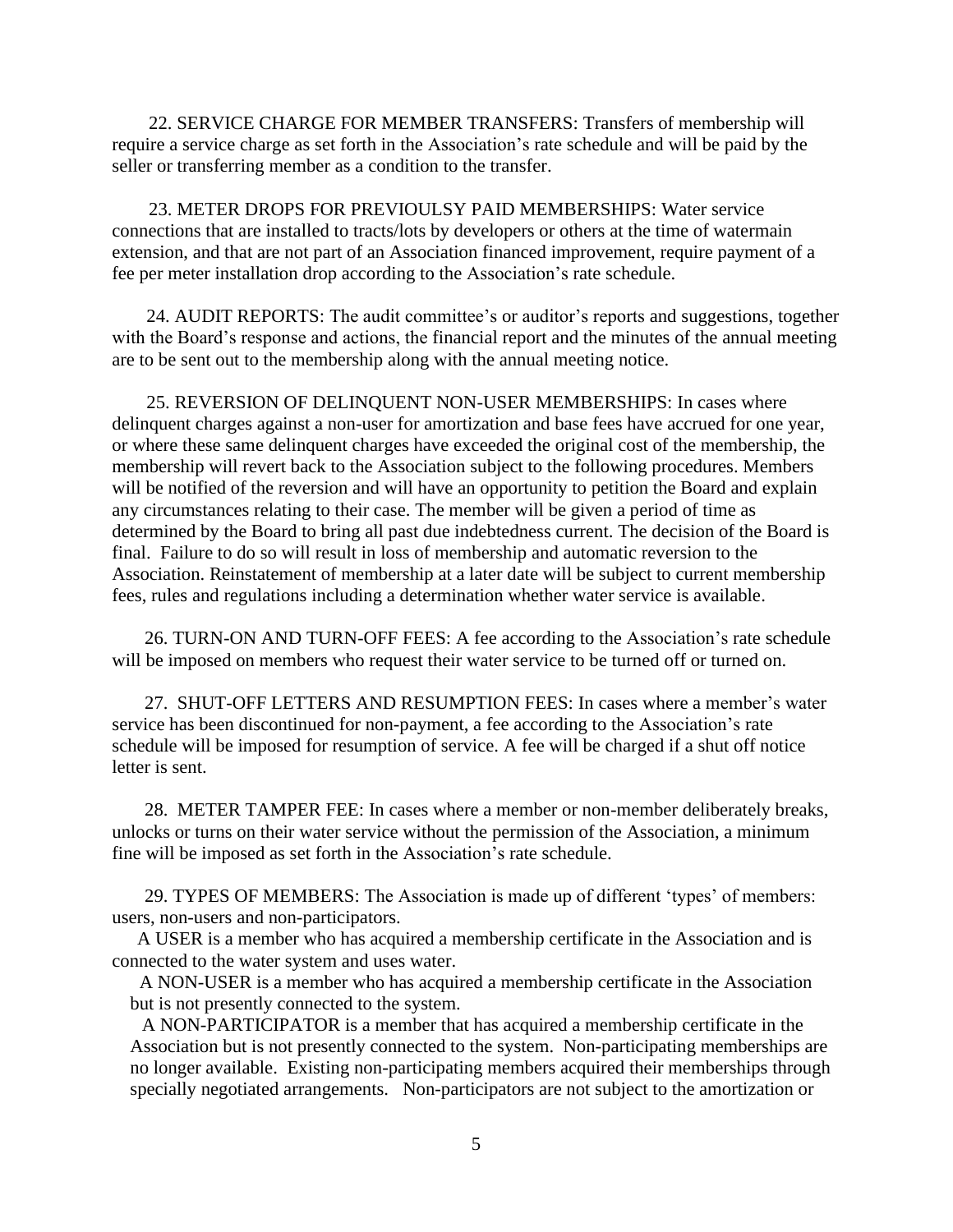water rate fees until such time as the membership is used, sold or otherwise conveyed. The membership then is reclassified as a user, or non-user,

If a member is a user, the Association shall furnish, subject to the limitation set out in the By-Laws and Rules and Regulations, a reasonable quantity of water as may be determined by the Board to the member's parcel in connection with the member's occupancy or other use disclosed to the Association in writing and approved by the Association.

Members shall pay for water and other services at such rates, time and place as shall be determined by the Association and shall pay penalties for non-compliance in the amounts set forth in the Association's rate schedule.

Non-User members shall pay amortization and base costs as set forth in the Association's rate schedule. The amortization cost is the amount set by the Association to pay the indebtedness to the United States Government and other designated uses. Said amount is established each year or from time to time and can be paid monthly, quarterly, semi -annually or annually. Different areas, divisions or additions may have different amortization costs. Amortization Costs are paid by all user and non-user members,

Base fees shall be due from all user and non-user members regardless of whether any water has been used or whether service has been disconnected.

 30. RIGHT OF APPEAL: Any Association member may have the right to appeal to the Board of Trustees any dispute involving an Association claim, fee, charge or disconnection. A written appeal must be received by the Association's business office to be given to the Board at which time the member's concerns will be placed on the agenda for discussion at the next, scheduled Board meeting. Any member has the right to attend any meeting of the Board of trustees except for executive sessions. The time, date and place of the meeting can be obtained by calling the business office.

 31. MEMBER LISTS: A list of member names and addresses is not to be made available to individuals or firms in any form unless required by law. Members may request a list of members and mailing addresses, in writing, for voting purposes only, and subject to Board imposed requirements and approval.

 32. RETURNED CHECK FEES: A fee will be charged to cover cost of NSF and closed account returned checks.

 33. BACKFLOW PREVENTION TESTING: Underground irrigation systems, fire suppression systems and all other listed devices of the Association require back flow prevention assembly per WAC 246-290-490. All backflow assemblies must be tested after the initial installation, repairs and once yearly thereafter. The Association will notify members annually when to have their backflow assemblies inspected by a licensed professional. The Association must be sent a copy of the test report.

Any member who does not comply with the backflow testing requirements will be subject to a minimum fine of \$500 and water shut off. A reconnection fee will be imposed after a shut off. Thereafter, the member will be subject to the annual inspection not only by a licensed cross connection specialist, but also by the Association's Water System Superintendent.

Members wishing to disconnect their backflow assemblies must do so in the presence of the Association's water system superintendent. The member is then subject to the current rules and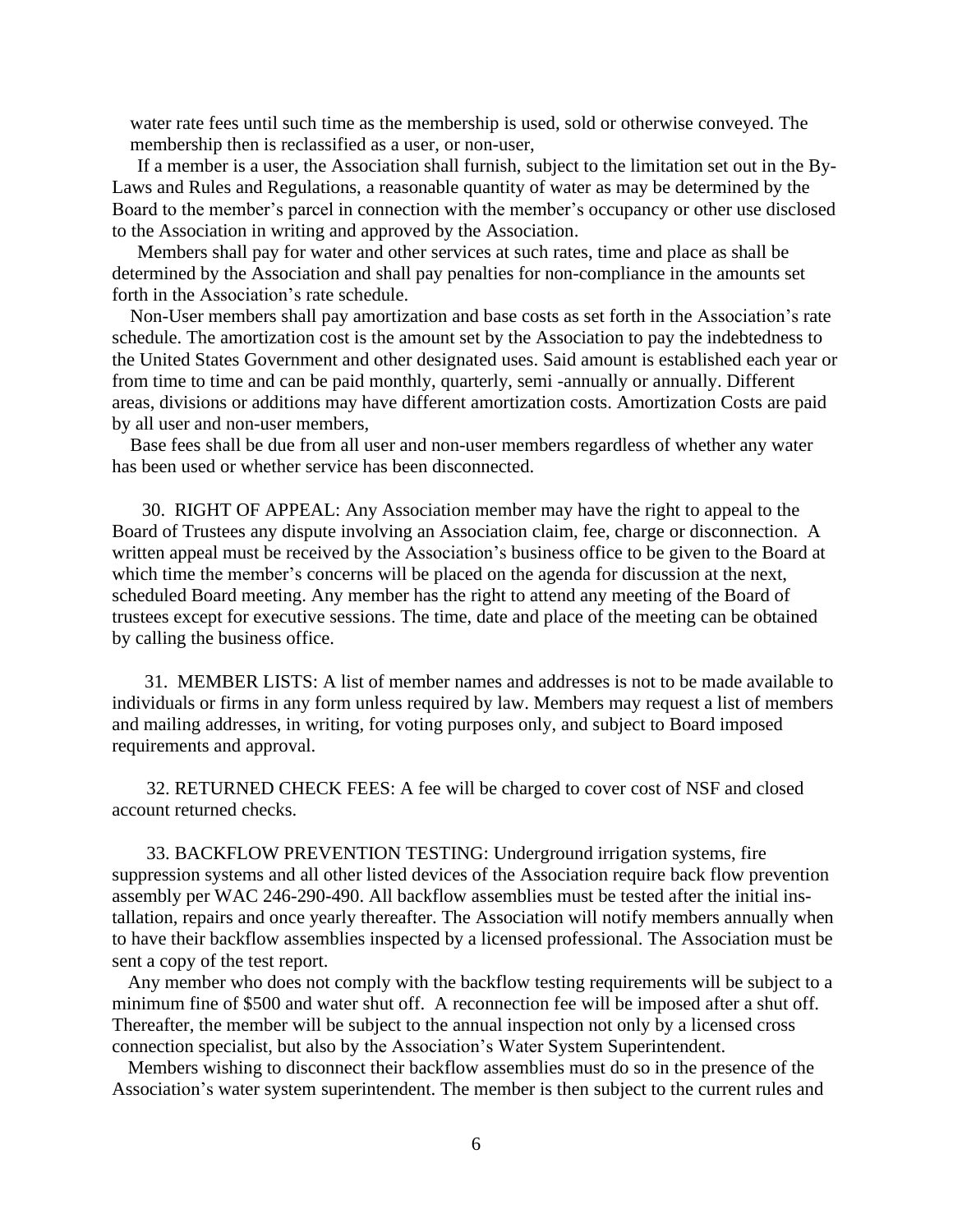regulations governing backflow assemblies. Failure to comply with this sequence will result in the above mentioned fine and shut off policy.

 34. IRRIGATION SYSTEM CONNECTION: Connections to irrigation systems must be installed a minimum of 10' from the meter.

 35. ONE CONNECTION PER MEMBERSHIP/ERU: Unless otherwise specifically agreed to in writing by the Association and duly approved by motion of the Board of Trustees, a membership in the Association shall only entitle the membership holder the right to one connection for a single family residence or equivalent. One single family residence or equivalent means the average consumption of a single family residential home that is served by Association through a standard 5/8" x 3/4" water meter. The average annual water consumption by a single family residence that is connected to the Association's water system is hereby defined as an "equivalent residential unit" or "ERU." The Board may confirm the average ERU amount on a gallons per day basis from time to time.

 36. ONE MEMBERSHIP FOR EACH PARCEL SERVED AND DEFINITION OF PARCEL: Prior to receiving a service connection, the owner of a parcel of land eligible for service from the Association must apply for a membership, execute all necessary documents, pay all fees required by the Association and be issued a membership. No more than one membership maybe issued for any one parcel. An applicant shall not be entitled to receive water service until Association approves the application and issues a membership. A parcel shall be considered as a separately identified parcel of land as recorded in a duly approved plat map or equivalent with King County. Condominium units, apartment units, townhouse units and individual buildings of any nature located on a parcel shall not be eligible for separate memberships.

 37. SERVICE CONNECTIONS PER PARCEL: Water received through a service connection and meter may only be used on the member's designated parcel and for the improvements and uses authorized thereon by the Association. The Association may, subject to review by the association's engineer and in the sole discretion of the Board, authorize more than one service connection and water meter to a parcel subject to the following guidelines:

• Situations in which more than one service connection and

meter may be authorized are:

- To serve multiple ownership housing units, such as condominiums or townhouses,
- To serve physically separate commercial enterprises or structures within a business park,
- To serve a physically separate auxiliary housing unit(s).
- To serve a physically separate structure utilized for home business.
- For irrigation purposes (subject to special conservation guidelines and rates as may be adopted from time to

time),

- Where multiple service connections and meters are authorized, membership and meter charges shall be based upon the combined system demand for all connections and meters.
- Where an additional service connection is requested for an existing served parcel, the member shall be charged an additional membership and meter fee for the incremental increased system demand.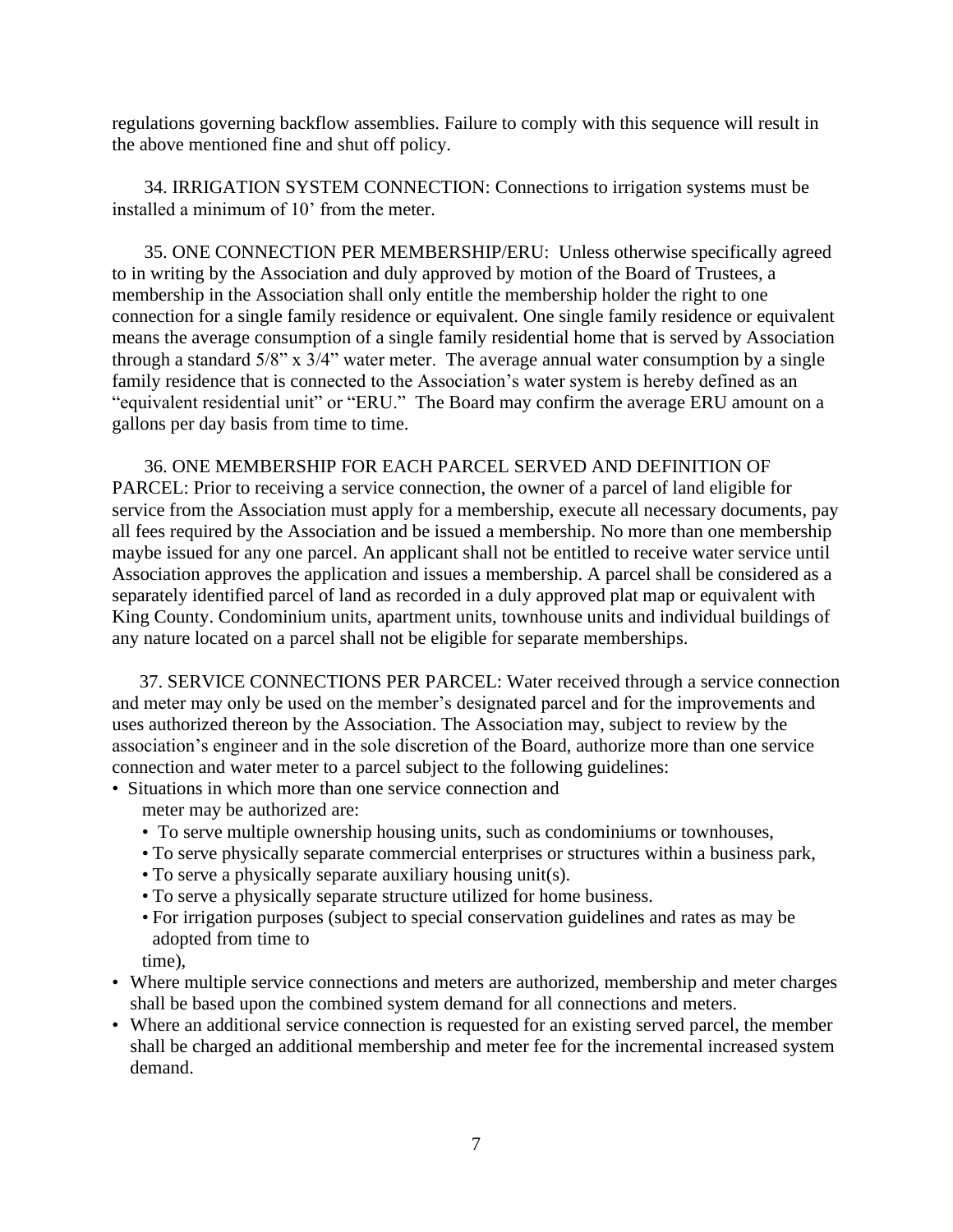## 38. SERVICE CONNECTION LINE AND METER SIZING, COMPONENTS, AND ADJUSTMENTS TO CHARGES BASED ON POTENTIAL SYSTEM DEMANDS:

a. Initial Sizing. A member requesting a service connection shall be responsible for securing the services of a registered plumber or Registered Professional Engineer for determination of required service line and meter sizing in accordance with applicable plumbing codes for all commercial, industrial and multi-family residential applications, subject the following:

- The 5/8" x 3/4" meter shall be the minimum size accepted for all services,
- All other service line components shall be sized in accordance with the applicable codes,
- The basic water service shall be considered to consist of the service tap into the water main arid its associated shut-off valve, the service line from the main to the meter (or meter setter), a shut-off valve at the meter (either as a separate valve or contained in the setter), and time water meter

b. Modifications. Any changes in land use on a parcel with service connection that will cause an increased water system demand shall be subject to reevaluation of meter size(s) and may require the Member to apply for a modification to the existing service or additional services and pay additional membership and meter charges based upon the new meter size or number of meters required to provide the service. Approval of such modification shall in the sole discretion of the Board and subject to the Association's rate schedule, Rules and Regulations.

c. Sizing Guidelines and Calculations. The Association shall use the following Table I for sizing guidelines for meters and service connections:

| Meter Size          | Safe Maximum<br><b>Operating Capacity</b><br>- gpm | Multiplier<br>(in ERU's) |
|---------------------|----------------------------------------------------|--------------------------|
| $5/8$ " by $3/4$ "  | 20                                                 | 1.0                      |
| $\frac{3}{4}$ -inch | 30                                                 | 1.50                     |
| $1$ -inch           | 50                                                 | 2.50                     |
| $1-1/2$ -inch       | 100                                                | 5.0                      |
| $2$ -inch           | 160                                                | 8.0                      |
| $3$ -inch           | 320                                                | 16.0                     |
| 4-inch              | 500                                                | 25.0                     |
| 6-inch              | 1,000                                              | 50.0                     |
| 8-inch              | 1,600                                              | 80.0                     |
| Larger than         | To be determined                                   | To be determined by      |
| 8-inch              | by Board                                           | Board                    |

## Table 1 Water Meter Size-Capacity Multipliers

1. The multipliers are based upon safe maximum operating capacity, and thus the potential demand upon the Association's system, for various sizes of meters as established in the following American Water Works Association (AWWA) Standards:

• For meter sizes 5/8" by 3/4" through 2-inch —-AWWA Standard C700 for Cold-Water Meters Displacement Type Bronze Main Case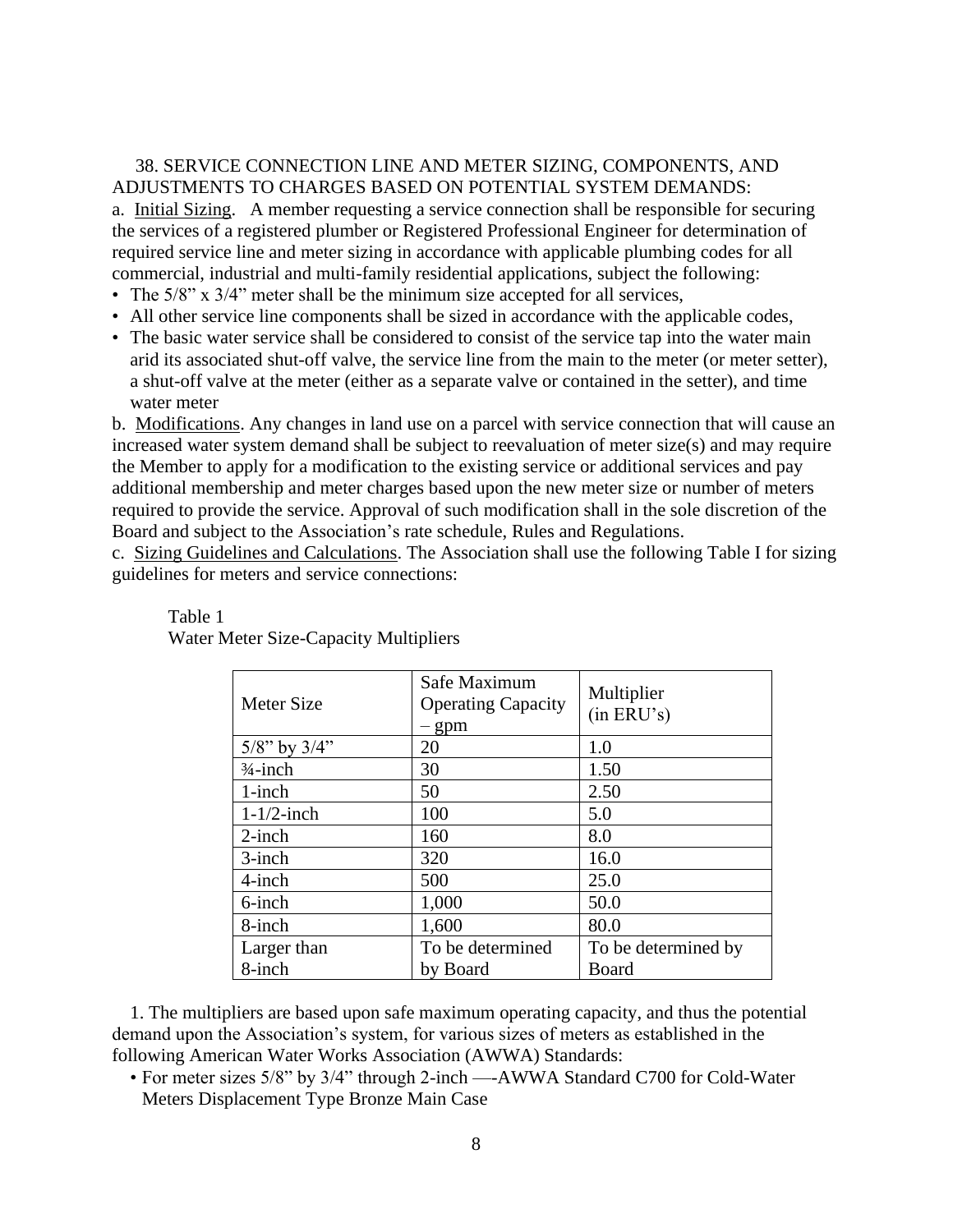- For meter sizes 3-inch through 8-inch AWWA Standard C702 for Cold-Water Compound Type -Class 1
- For meter sizes larger than 8-inch AWWA Standard C70l for cold-Water meters Turbine Type — Class II

 39. PURPOSE OF USE: The primary purpose of the Association is to provide water service within its service are for potable use. Non-potable uses of water shall only be made available if the service will not interfere with existing and future demands for potable uses on the Association's water system.

Potable use is water that is distributed to homes, multi-family developments, businesses, governments and others for human consumption in the Association's service area and includes moderate amounts of irrigation water for usual and customary landscaping (except when curtailment is required) and fire protection for which the Association may levy a separate charge.

Non-potable use is water that is primarily or substantially used for agriculture, silvaculture, mining, rock and gravel crushing and cleaning, lumber mills and mill ponds, industrial manufacturing and similar non-drinking water purposes.

The Board shall review all applications for non-potable uses and determine, in its sole discretion, whether water is available for a non-potable use. The Board may, as a condition the approval of a non-potable use, limit the amount, duration, timing, geographical limits and particular use, and may set special rates and impose other appropriate requirements.

 40. APPLICATIONS FOR MEMBERSHIPS AND WAITING LIST: The Association will issue memberships subject to the following:

 1. Parcels eligible for water service must be located within the Association's water service area as determined by the East King County Coordinated Water System Plan or the Association's Water System Plan and have an existing and actual need for water service from Association or a need that is based on development plans which the parcel owner is prosecuting in good faith. If a parcel spans the Association's water service boundary, the Board may determine whether the parcel or a portion of the parcel is eligible for service

2. Water service to a particular parcel is further subject to engineering, financial and legal feasibility and the conditions to service as contained in RCW 43.20.260.

3. All applications for membership and service connections shall be presented in person at the Association office utilizing Association's forms and shall be accompanied by payment of all fees, complete and true information on the parcel and the improvements to be served (for nonsingle family applications, the information must include a description of the number of ERUs requested, the estimated size of the meter and estimated average daily use projections) and a nonrefundable fee as set forth in the Association's rate schedule to cover the Association's administrative costs in processing the application. A separate fee may be levied initially or from time to time as compensation for maintaining the applicant's place in line for membership issuance. The Association may reject incomplete or inaccurate applications and applications submitted for speculative or illegitimate purposes as determined by the Board.

4. In order for the Association to issue a membership for a parcel, the application must be complete and based on development plans reviewed and approved by the applicable land use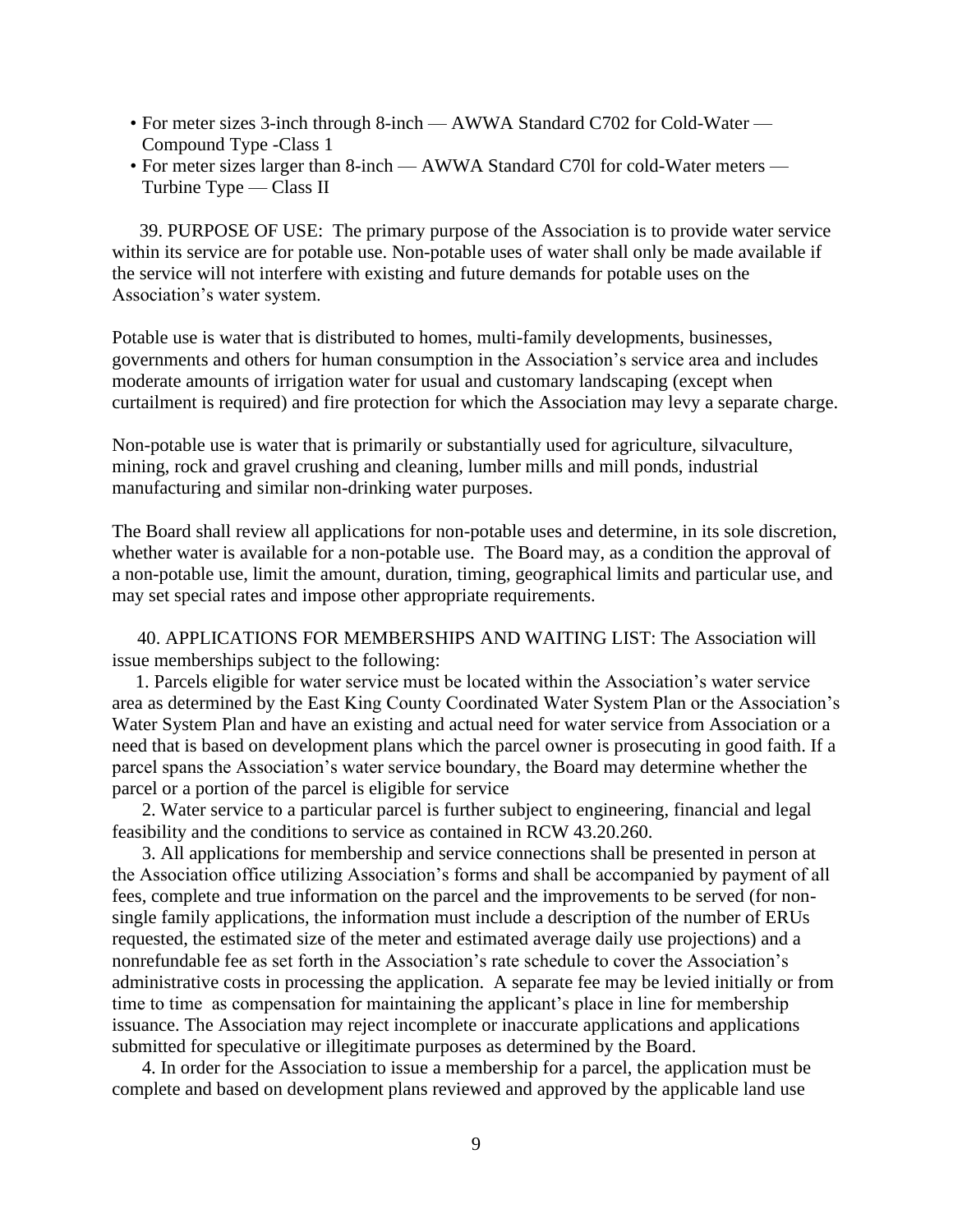authority, all fees paid, and there must be available in the Board's determination a sufficient number of ERUs of water supply capacity to satisfy the applicant's proposed use of the parcel. If there is an insufficient number of ERUs available to satisfy the application for membership, (a) the applicant may withdraw the application, (b) the applicant may elect in writing within ten (10) business days after notification of the insufficiency to be placed on the Association's waiting list, (c) the member may reduce its plan for the proposed improvements and accept the number of ERUs available in full satisfaction of the application, or (d) the Association may deny the application. In any such events, the Association may process subsequent applications and issue memberships to applicants whose number of ERUs do not exceed the amount available.

5. The Association shall maintain a waiting list for persons and firms requesting memberships and certificates of water availability for parcels in which sufficient water is not available and who have requested, in writing, and are eligible to be placed on the waiting list. The waiting list shall identify each property owner's parcel, the number of equivalent residential units of water requested based on development plans determined to be feasible by the Association, and the date the owner requested to be placed on waiting list. Such date shall establish the priority of the property owner's right to receive water in case sufficient water becomes available. The Association may query each owner on the waiting list from time to time to determine whether the owner has a true and feasible need for water supply. The Association may remove owners from the waiting list whose need for water is determined by the Association's Board of Trustees to be speculative, unrealistic or infeasible or who, after reasonable inquiry do not appear to be prosecuting their developments with reasonable diligence, cannot be located or are unresponsive. The Association may establish fees for placement and retention on the waiting list. Failure to pay the fees in a timely manner shall be grounds for removal from the waiting list. If and when water become available to applicants on the waiting list, the membership application provisions set forth above (and Rule 41 with regard to applications for certificates of availability) shall apply.

6. If the Association makes available additional ERUs, the Association shall first consider applicants based on their respective order on the waiting list starting with the earliest application. If an applicant declines to accept a membership or certificate of availability if and when it is offered, the application and the applicant's place in line on the waiting list, if applicable, shall be cancelled and the ERU's offered to less senior applicants in line, provided that, if the membership offer is less than the amount of ERUs applied for, the applicant may elect in writing to remain on the waiting list in the same relative position taking into account acceptances by less senior applicants on the waiting list.

 7. Subject to the waiting list provisions above, issuance of memberships shall be on a first come, first served basis, meaning that an applicant that has fully performed the application procedures and paid all fees and deposit shall be considered for membership prior to the consideration of a subsequent application. Once a membership is offered to an applicant, the applicant shall have ten (10) days within which to accept the offer. Except as provided above, if the applicant does not accept the offer within ten (10) days, the offer shall be deemed to be rejected and the application shall be null and void.

 8. Memberships, applications for membership and places on the waiting list shall be appurtenant to the parcel for which the application is made and shall, upon application to and approval by the Association, transfer to the purchaser of the parcel that is vested with record title. Memberships, applications and places on the waiting list shall not otherwise be sold, transferred or assigned and the Association shall have no obligation to honor any attempt to sell, transfer or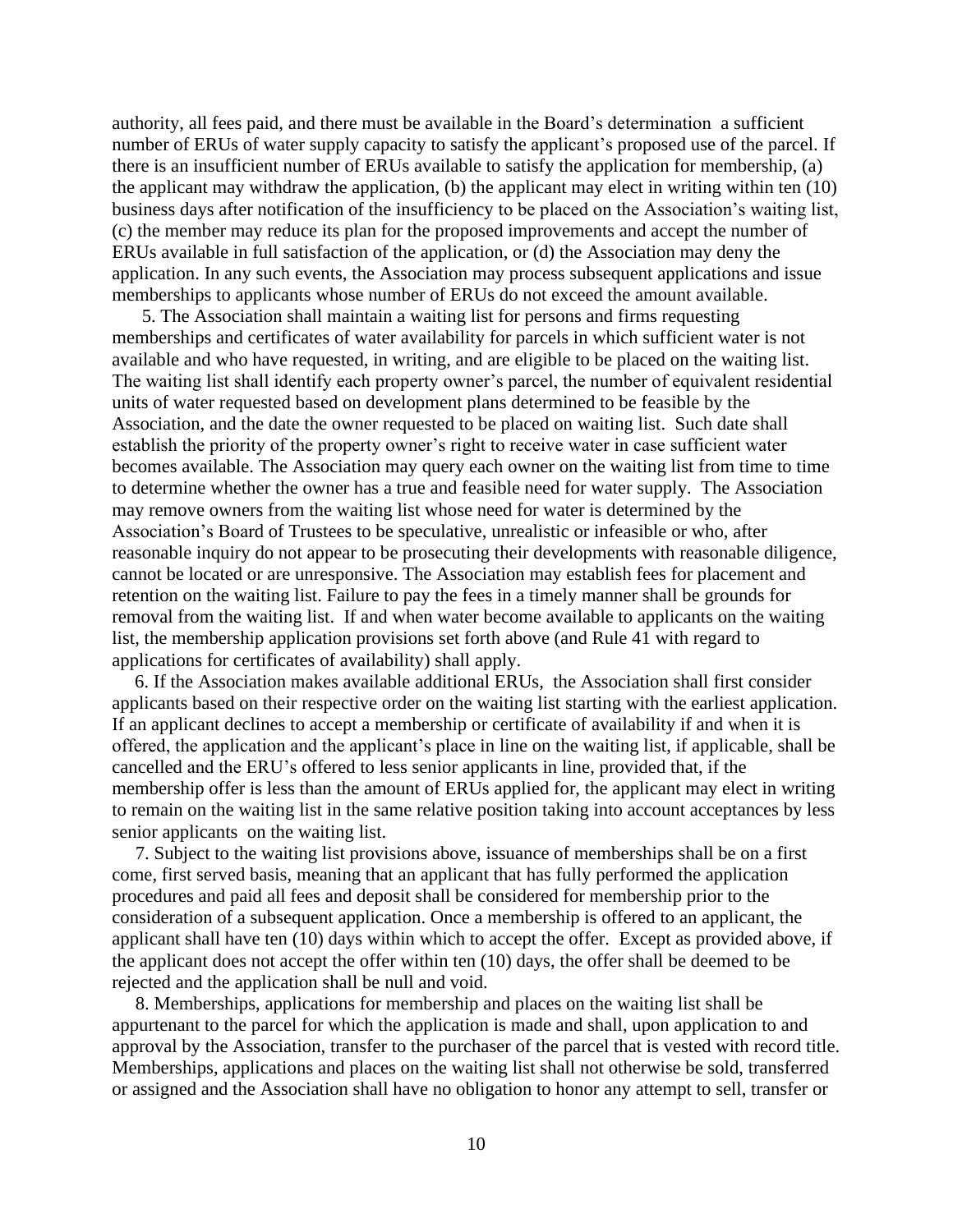assign such rights. In the event of cancellation, memberships, applications for memberships and places on the waiting list shall be terminated and have no further force of effect.

 9. If an application for membership is withdrawn, invalidated, cancelled or voided at any time prior to the issuance of a membership, the applicant's application fee shall be forfeited and retained by the Association. Forfeiture of the application fee shall also apply in the event the applicant is offered a membership but declines to accept it unless the application transferred to or remains on the waiting list.

 10. Unless the Association has otherwise entered into contractual arrangements providing different terms, the Association may, but shall have no obligation to cancel an unused but issued membership and refund all fees paid less the sum of 10% of such fees or \$5,000, whichever is less which amount shall be retained by the Association as a non-refundable administrative fee, if the membership has not been put to actual use (meaning a meter has been installed and through which water service is being provided) within two years from the date of issuance of the membership. The Association shall issue a written notice thirty days prior to taking such action. The member may request a hearing from the Board if it desires to contest the cancellation. After the hearing, the Board may cancel the membership unless member shows good cause as to why it did not install the service connections and meters within such two year period and shows a credible plan to make such installations within a time to be determined by the Board, but not more than two years. If the member shows good cause and a credible plan, the Board may extend the date with respect to which the member shall install the service connections and meters for up to two additional years. The Board's determination in such matters shall be final and binding upon the member.

11. Upon cancellation of a membership, the number of ERUs associated with that membership shall automatically be deemed forfeited and waived and the former member shall have no rights to receive water from the Association.

12. The Association's General Manager is authorized to implement the foregoing provisions and make necessary adjustments when inequity or unfairness would otherwise result.

## 41. CERTIFICATES OF WATER AVAILABILITY:

Certificates of Water Availability (C/A) will be issued only to persons and other entities that have met all applicable requirement of the Association including but not limited to, have been issued or are eligible to be issued a membership in the Association for service to existing improvements or to proposed improvements within the Association's water service area that the applicant will build in accordance with the requirements of applicable land use and building codes, and that have paid the requisite fee as set forth in the Association's rate schedule. C/A's shall not exceed the number of requested ERUs actually needed or available as determined by the Association. Specific procedures pertaining to C/A's are as follows:

 1. The C/A will be valid for a period of one year, expiring automatically unless the applicant applies for and receives in writing, as approved by the Board, an extension of time one year period prior to the date of expiration,

 2. An extension of the C/A for not more than one year may be granted by the Board subject to the following. The applicant shall advise the Association of the need for an extension at least sixty (60) days prior to the date of expiration of the C/A, and shall present to the Association true, correct and verifiable documentation of the status of each jurisdictional review process and response by the applicant to all requests for information by the land use permitting jurisdiction(s) involved, The Member shall demonstrate just cause, as determined by the Board, with respect to